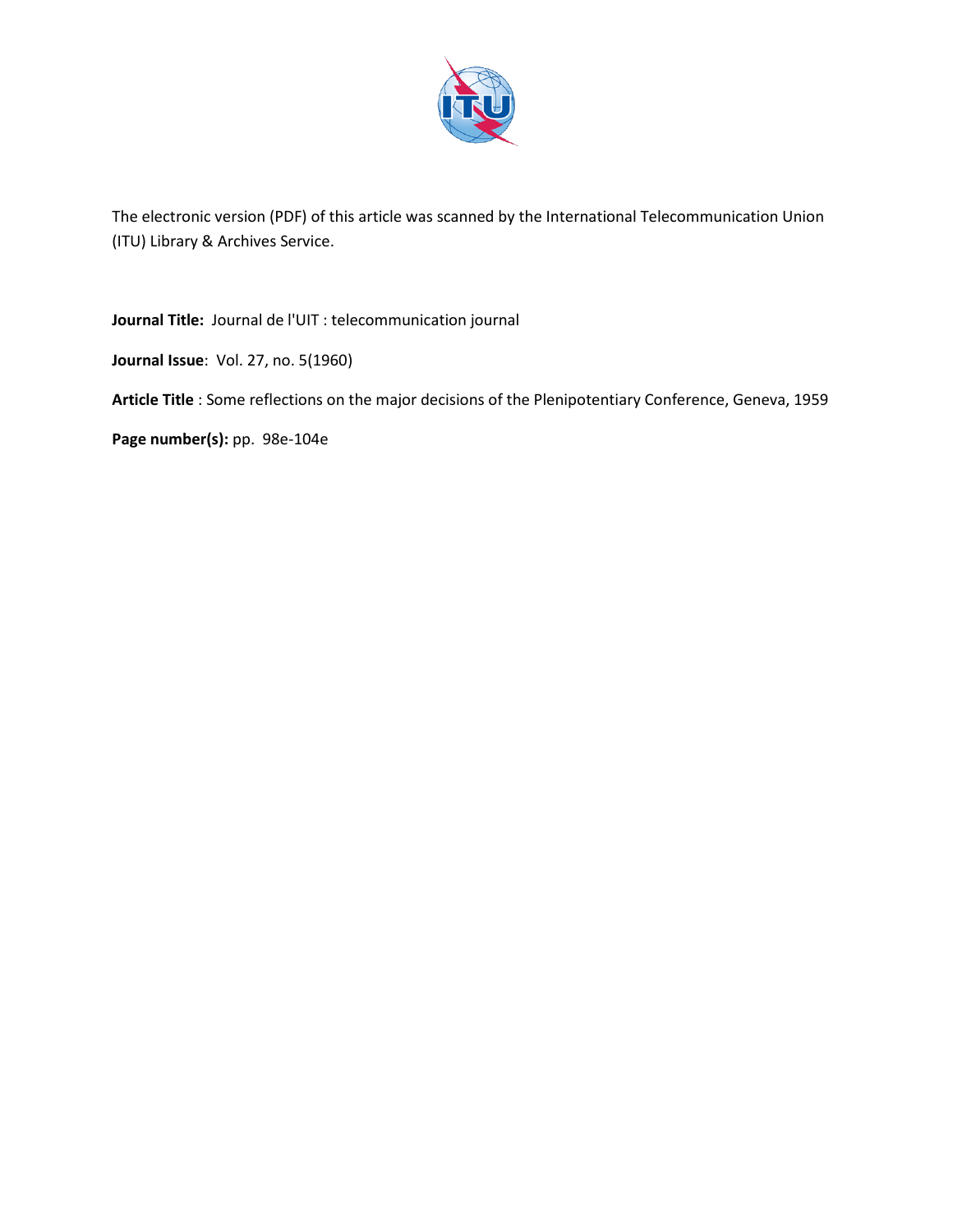# **Some reflections on the major decisions of the Plenipotentiary Conference, Geneva, 1959**

Since the last Plenipotentiary Conference at Buenos Aires in 1952, the membership of the Union has increased from 89 Members and 2 Associate Members to 96 Members and 5 Associate Members. Eightyeight Members and one Associate Member were represented at the Plenipotentiary Conference that opened in the *Bdtiment Electoral* in Geneva on 14 October, 1959. In addition, the United Nations, the Universal Postal Union, the International Civil Aviation Organization, the World Meteorological Organization and the United Nations Educational, Scientific and Cultural Organization were represented.

As the Conference was held at the seat of the Union and without an inviting government, it was opened by the chairman of the Administrative Council for 1959 who, most fittingly, was Mr. LANGENBERGER of Switzerland, the country in which the Union has been established for 95 years and which for over 80 years

managed its Bureau. On behalf of the Federal Government and of the Government and City of Geneva, the leader of the Swiss Delegation extended a cordial welcome to Switzerland to all the delegations; he outlined the plans that had been made by the Swiss authorities for their entertainment and comfort during their sojourn in Geneva, and told them of the generous grant of free postal, telegraph and telephone facilities by the Swiss PTT. Since the Buenos Aires Conference, the Union had suffered a grievous loss by the premature death in June, 1958, of Dr. M. A. ANDRADA, chairman of the Conference, who was elected Secretary-General of the Union in 1953. As no successor to Dr. Andrada had been appointed, the Assistant Secretary-General Mr. G. C. Gross, who had been Acting Secretary-General since Dr. Andrada's death, and had been responsible for making all the preparations for the Plenipotentiary and Radio con-

| Committee    | Subject                                                                                                         | Chairman                                          | Vice-Chairmen                                  |
|--------------|-----------------------------------------------------------------------------------------------------------------|---------------------------------------------------|------------------------------------------------|
| $\bf{A}$     | <b>Steering Committee</b>                                                                                       | Chairman of the<br>Conference<br>(Netherlands)    | <b>Brazil</b><br>Japan                         |
| B            | Credentials                                                                                                     | Switzerland                                       | Cuba<br>PR of Poland                           |
| $\mathsf{C}$ | Finance Control (Joint Com-<br>mittee with the Finance Con-<br>trol Committee of the Radio<br>Conference)       | New Zealand                                       | Ireland<br>FPR of Yugoslavia                   |
| D            | Organization of the Union                                                                                       | Italy                                             | Union of<br>South Africa.<br>Bielorussian SSR. |
| E            | Relations with the United<br>Nations, including Technical<br>Assistance                                         | <b>USA</b>                                        | Mexico<br>Fed. of Malaya                       |
| F            | Convention and General Re-<br>gulations (excluding subjects<br>dealt with by Committees D.<br>$E$ , G and $H$ ) | Argentina                                         | PR of<br>Roumania<br>Ghana                     |
| G            | Personnel                                                                                                       | UK of Great<br>Britain and<br>Northern<br>Ireland | Ceylon<br>Rep. of Philippines                  |
| н            | Finances of the Union                                                                                           | Spain                                             | Austria<br><b>United Arab</b><br>Republic      |
| I            | Drafting                                                                                                        | France                                            | Venezuela<br>Australia                         |
|              |                                                                                                                 |                                                   |                                                |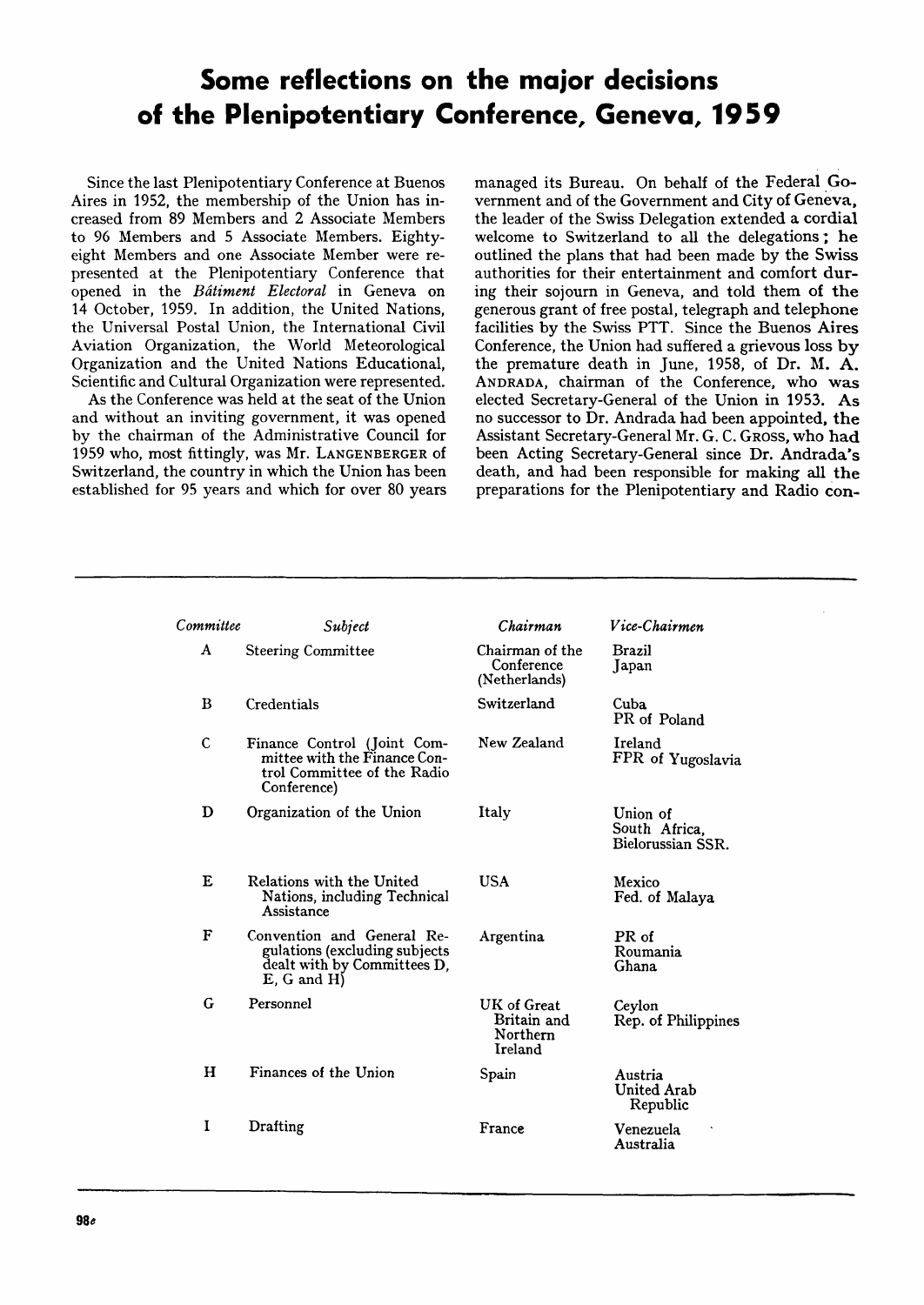| Sub-Committee  | Subject                                                                                           | Chairman                                                    |
|----------------|---------------------------------------------------------------------------------------------------|-------------------------------------------------------------|
| D <sub>1</sub> | Structure and organization of the secre-<br>tariats                                               | Kuwait                                                      |
| D <sub>2</sub> | Secretary General and Deputy-Filling of<br>vacancies, mandates, conditions of ser-<br><b>vice</b> | United Kingdom of<br>Great Britain and<br>Northern Ireland  |
| F <sub>1</sub> | Definitions (Annex 3 to Convention)                                                               | France                                                      |
| F <sub>2</sub> | General Regulations                                                                               | Ghana                                                       |
| H <sub>1</sub> | Financial management and accounts,<br>1952-1958                                                   | Colombia                                                    |
| H <sub>2</sub> | Consolidated budget                                                                               | Canada                                                      |
| H <sub>3</sub> | Budget levels 1960-1965                                                                           | United Kingdom of<br>Great Britain and<br>Northern Ireland. |

ferences, also welcomed the delegations and outlined the tasks before the Conference. Dr. J. D. H. van der TOORN, formerly Director General of the Netherlands PTT and leader of the Delegation of the Kingdom of the Netherlands, was elected chairman by acclamation. Dr. L. O. de MIRANDA, vice-chairman of the Administrative Council for 1959 and Assistant Director General of Posts and Telecommunications of Brazil, and H. E. K. OKUMURA, Ambassador of Japan to Switzerland, were elected vice-chairmen.

Comparatively few proposals had been submitted to amend the text of the Buenos Aires Convention, but many of those that had been made raised questions of great importance concerning the future structure and organization of the Union. Perhaps the most important and far-reaching were those connected with the expansion of the technical assistance activities of the Union to give more help to new or developing countries in planning and developing their networks, and in training their staff. Proposals had also been made to increase the number of Members of the Administrative Council, to revise the conditions for Membership of the Union, to reorganize the structure of the secretariats into a pyramid under the overall control of the Secretary-General, to revise the constitution and functions of the International Frequency Registration Board (IFRB) and to reorganize the Union's financial structure. In addition, the Administrative Council had submitted proposals for the assimilation of the conditions of service, salaries, pensions and allowances of the staff to those of the United Nations Common System.

After the formal opening, the Plenary meeting set up the conference secretariat with Mr. Gross as Secretary of the Conference, and established nine committees to consider the proposals and to report to the Plenary. *(See on page 98e.)* 

During the course of the Conference, certain of the committees set up sub-committees to deal with particular problems. *(See above.)* 

It would be impossible, within the space of a short article, to refer to all the decisions of a conference lasting for 10 weeks and covering every Union activity; what follows, therefore, only gives a broad outline of the more important decisions.

## Administrative Council

In order to secure " the equitable representation of all parts of the world," and to take account of the increase in membership of the Union since the number was fixed at 18 at the Atlantic City Plenipotentiary Conference in 1947, the number of Members of the Council was increased to 25. Election was on a regional basis. An additional Region—Africa—was created with four seats, and the number of seats in each of the American, Western European, and Asian and Australasian Regions was increased from five to six. The following Members of the Union were elected to serve on the Council until the next Plenipotentiary Conference. *(See on page 100e.)* 

The newly elected Council held its inaugural meeting on 16 December, and elected as chairman Mr. L. 0. de MIRANDA (Brazil) and as vice-chairman Mr. V. SENK (Yugoslavia) to hold office until the annual session in 1961. In view of the large number of problems remitted to it by the Plenipotentiary Conference, the Council decided that its annual session in 1960 should be extended to five weeks.

## International Frequency Registration Board (IFRB)

When the conference opened, the Radio Conference had been in session for two months and had already decided that further important tasks should be undertaken by the IFRB. The Conference then considered and revised the text of the Convention to provide for a Board of eleven suitably qualified persons to be elected by the Radio Conference from candidates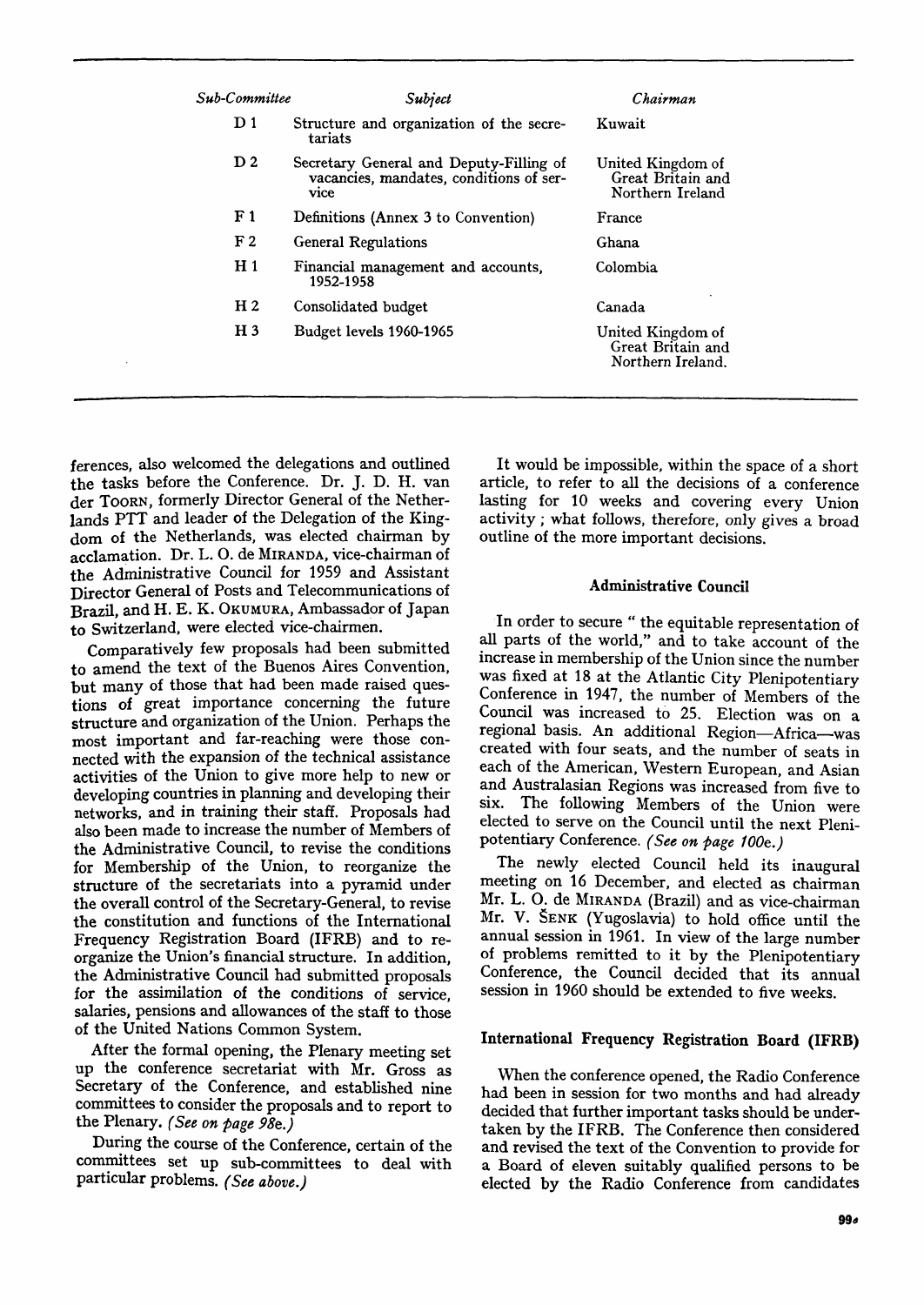|   | Region                        | Number<br>of<br>seats | Members elected (in order<br>of the number of votes<br>received)                      |
|---|-------------------------------|-----------------------|---------------------------------------------------------------------------------------|
| A | The Americas                  | 6                     | Brazil<br>Mexico<br>Argentina<br>United States of America<br>Canada<br>Colombia       |
| В | Western Europe                | 6                     | France<br>Italy<br>Switzerland<br>Fed. Republic of Germany<br>United Kingdom<br>Spain |
| C | Eastern Europe and North Asia | 3                     | Yugoslavia<br>USSR<br>Czechoslovakia                                                  |
| D | Africa                        | 4                     | United Arab Republic<br>Morocco (Kingdom of)<br>Ethiopia<br>Tunisia                   |
| E | Asia and Australasia          | 6                     | Japan<br>India<br>Australia<br>China<br>Iran<br>Philippines                           |

| Region                          | Number of<br>seats | Persons elected                                                                   |
|---------------------------------|--------------------|-----------------------------------------------------------------------------------|
| A The Americas                  | 3                  | * Mr. J. H. GAYER, USA<br>* Mr. F. DELLAMULA, Argentina<br>* Mr. A. H. Catá, Cuba |
| <b>B</b> Western Europe         | 2                  | * Mr. J. A. Gracie, United<br>Kingdom<br>* Mr. R. PETIT, France                   |
| C Eastern Europe and North Asia | $\mathbf{2}$       | Mr. M. FLISAK, Poland<br>Mr. N. KRASNOSSELSKI,<br><b>USSR</b>                     |
| Africa                          | 1                  | * Mr. N. H. ROBERTS, Union of<br>South Africa                                     |
| E Asia and Australasia          | 3                  | Mr. M. N. MIRZA, Pakistan<br>Mr. S. I. HASE, Japan<br>* Mr. T. K. WANG, China     |

Already a Member of the Board

 $\ddot{\phantom{a}}$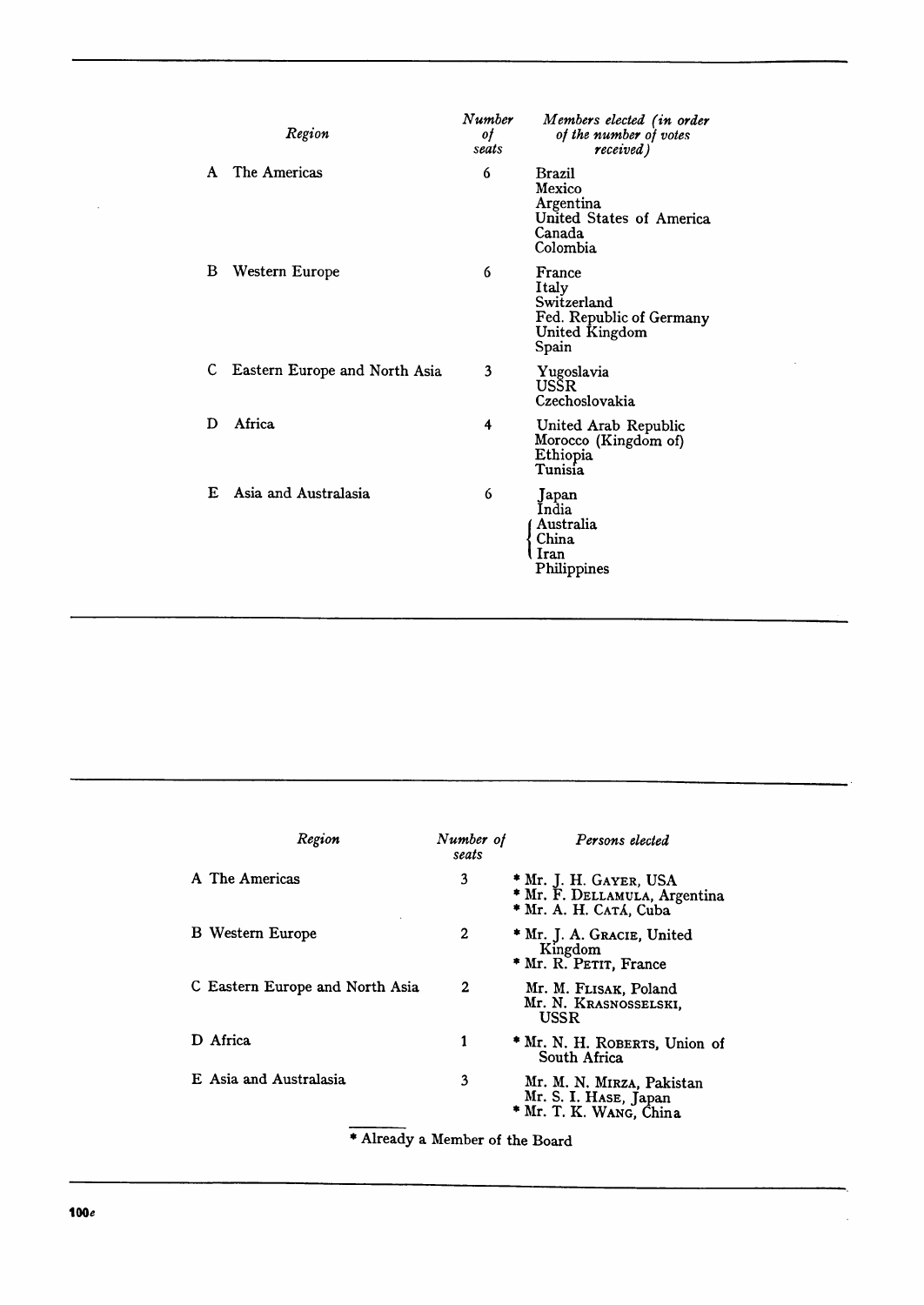sponsored by countries, Members of the Union, in such a way as to ensure equitable representation of the various parts of the world, to serve until the date determined by the following Ordinary Administrative Radio Conference for their successors to take up office. It also revised the conditions under which a serving member of the Board who dies, resigns or abandons his duties may be replaced. The existing provisions about the complete independence of Board members were retained. A curious omission from the Atlantic City and Buenos Aires Conventions was rectified by the inclusion of a provision that the Board is to be assisted by a specialized secretariat.

During the closing stages of the Conference there was considerable discussion about the size of the increase in the Board's secretariat necessary to enable it to carry out the additional tasks given to it by the Radio Conference. Eventually the Conference authorized a substantial increase in staff at a cost in 1960 of Sw. frs. 800 000, with consequential additional costs in the General Secretariat in 1960 of Sw. frs. 40 000, and instructed the Council, before drawing up the budget in its final form, to review in detail this estimated additional expenditure with a view to reducing costs to the lowest possible level.

The Radio Conference elected the following eleven persons to serve on the Board until the next radio conference. *(See on page 100e.)* 

The Radio Conference decided that the persons elected should take up office as Members of the Board on 1 October, 1960.

#### Consultative Committees

The decision to integrate the former CCIT and CCIF to form the CCITT was confirmed, and no change was made in the constitution of the Consultative Committees. New provisions were inserted for the CCIs to pay due attention to the study of Questions and the formulation of Recommendations about the establishment, development and improvement of telecommunication in new or developing countries and, at the request of a country, to study and offer advice about its national telecommunication problems. The post of Vice-Director of the CCIR was abolished but special provision was made for the extension of the service of the present holder of this post until the close of the Xth Plenary Assembly in 1963.

#### Structure and organization of the Secretariats

Several proposals had been made for the reconstruction of the secretariats of the various permanent organs of the Union into a pyramidal structure under a Secretary-General. Considerable time was spent in discussing various alternative forms of organization and to assist it in considering this important subject, the Conference invited the Head of each of the permanent organs to give his personal views; for the most part they did not recommend any change, although there was general agreement that there was scope for greater integration of administrative work and services, especially when the Union moved into its new building.

After a long and exhaustive debate, it was finally decided to retain the existing basic structure and organization, but to improve the machinery for co-ordination between the permanent organs at the working level, especially as regards technical assistance, external relations and public information. It was also decided, in preparation for the move to the new building, to call in outside experts in office management to look into the organization of the secretariats to see what improvements and rationalization, within the framework of the Convention, were desirable.

Under the Buenos Aires Convention, as under that of Atlantic City, the Secretary-General and two Assistant Secretaries-General are appointed by the Administrative Council to which the Secretary-General is responsible; all three posts are permanent. The Conference decided in a secret ballot that, in future, the Secretary-General shall be elected by the Plenipotentiary Conference, that there shall be one Deputy Secretary-General, also elected by the Plenipotentiary Conference, and that the officers so elected shall remain in office until the dates determined by the next Plenipotentiary Conference (with a minimum term of office of five years); holders of both posts shall be eligible for re-election. Furthermore, the Secretary-General will in future be responsible to the Plenipotentiary Conference and, between conferences, to the Administrative Council. If the post of Secretary-General falls vacant, the Deputy Secretary-General will discharge the duties ad interim ; if it considers it desirable, the Council may fill ad interim the vacant post of Deputy Secretary-General. The Conference also decided to proceed with the election of the new Secretary-General and his Deputy to take office on 1 January, 1960, in accordance with the provisions of the new Convention.

Seven candidates were nominated for the post of Secretary-General and, after three secret ballots, Mr. G. C. GROSS, Assistant Secretary-General and, since the death of Dr. Andrada, Acting Secretary-General, was elected. There were two candidates for the new post of Deputy Secretary-General and Dr. M. B. SARWATE, alternate leader of the Delegation of India to the Conference and the representative of India on the Council, was elected on the first ballot. Mr. Gross took the oath and Dr. Sarwate made the declaration of allegiance to the Union before the whole Conference, and they received the hearty congratulations and good wishes of all the delegates.

The Council had recommended, following an interim adjustment in staff salaries in 1958, that Union staff conditions of service, salaries, pensions and allowances should be assimilated to those of the United Nations Common System in Geneva in accordance with Article VIII of the agreement with the United Nations in which the Union undertakes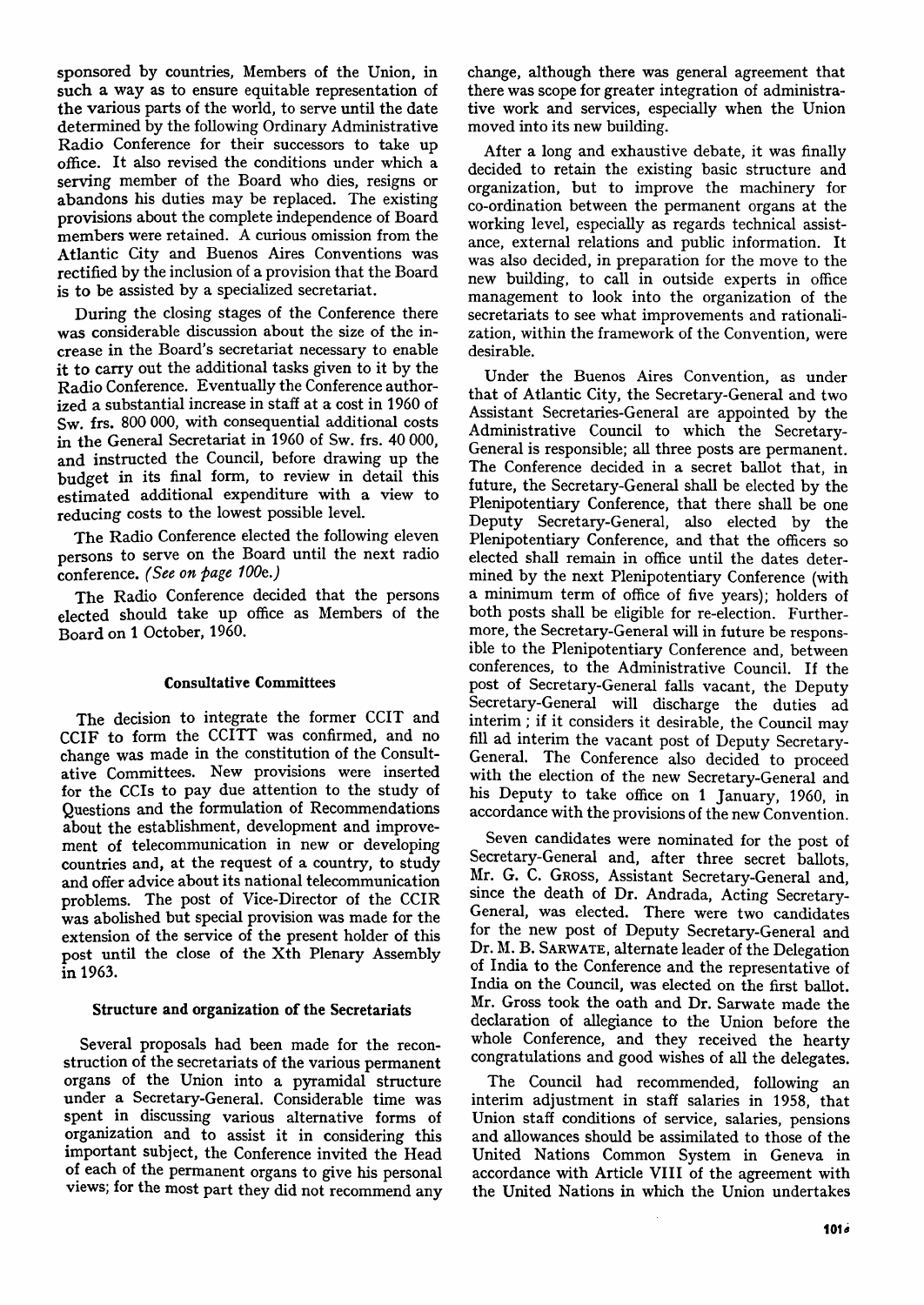to develop as far as practicable common personnel standards with the United Nations. The other Specialized Agencies in Geneva all apply the Common System. The Council had approved proposals for assimilation of salaries and allowances, a draft agreement for the Union to become affiliated to the United Nations Joint Staff Pension Fund, detailed proposals for the transfer of members of the three Union pension schemes, and proposals concerning the future pension arrangements for existing staff members where it proved impracticable for them to join the United Nations Fund. The Conference accepted the Council's proposals and decided that assimilation should take effect from 1 January, 1960. The salary of the Secretary-General was fixed at Sw. frs. 63 000 and those of the Deputy Secretary-General, Directors of the Consultative Committees and Members of the IFRB at Sw. frs. 59 000; Geneva Common System gradings, salary scales and allowances will apply without modification to all permanent and temporary officials in the D2-D1, Professional and General Service categories of staff. The Council will approve revised staff and pension regulations, and will review any case of hardship due to a reduction of take-home pay on assimilation.

The need to widen the geographical distribution of the staff was given special consideration; in June 1959 and excluding the Members of the IFRB, only 18 Members of the Union had nationals serving in the higher classes recruited internationally. With safeguards for the promotion prospects of existing staff (and, of course, those of staff recruited under the new arrangements), it was decided that all vacancies in the Professional categories and above should be advertised internationally and that, provided other qualifications were equal, preference would be given to candidates from regions not represented or insufficiently represented. General Service categories will continue to be recruited locally if possible, but technical posts in the three highest grades will be considered for international recruitment.

All these decisions will be costly and special provision was made in the budget for 1960 of Sw. frs. 500 000 for the cost of assimilation to the Common System.

# Technical Assistance

Discussion of the future role of the Union and of its secretariats in giving more technical help to new or developing countries was most informative, valuable and stimulating, and ranged over every problem and every form of technical aid. Naturally, the contributions to the debate of the newer countries were of particular interest. It was accepted that telecommunications development should keep pace with, but not outstrip, the social and economic development of a country, and that there was a need for countries to review the degree of priority given by their Governments to telecommunications projects under the United Nations Expanded Programme of Technical Assistance (EPTA), the United

Nations Special Fund, and the various other schemes , for giving technical and financial help to new or developing countries. But it was also accepted that the Union could do still more to help to solve the particular problems with which these countries were faced.

After long and careful consideration, it was decided to increase direct help by extending the duties of the Consultative Committees to include the study of Questions and the formulation of Recommendations about the establishment, development and improvement of the telecommunications of new or developing countries in the regional and international fields and, if requested, to study and offer advice to any country about its national telecommunication problems. This will ensure that the best and most up-to-date advice from the foremost telecommunication specialists in the world, and the combined experience of the most technically advanced countries, will be available to any country to assist it in solving its problems. The Consultative Committees will also consider the possibility of setting up groups to study problems of particular interest to new or developing countries, and to publish, in suitable form, Recommendations extracted from their documentation likely to be of interest to these countries. The activities of the PLAN Committee were extended to Latin America, and the CCIs will continue joint studies with a view to recommending suitable means, having regard to technical and economic considerations, for linking to the world telephone network regions not yet so linked.

It was also decided that the Union should continue to participate fully in the Expanded Programme (EPTA), but that the Council should revise the present procedures on lines indicated by the Conference ; and that the Union should collaborate fully in furnishing assistance to governments in preparing telecommunication projects for submission to the United Nations Special Fund for Economic Development, in advising the Fund's Management about the technical aspects of projects, and in supervising the execution of telecommunication projects approved by the Fund. In addition the Secretary-General will collect and publish technical and administrative information of special use or interest to new or developing countries and will draw their attention to the possibilities of assistance from the various United Nations schemes ; he will also ascertain whether any Members or Associate Members contemplate telecommunication projects for which outside capital would be desirable and, without committing the Union in financial operations or in expense chargeable to its budget, will ascertain from inter-governmental and private agencies whether they would be prepared to associate themselves with an international financing scheme. The Council will also take all possible steps, within the framework of the Convention, to continue active co-operation in the field of telecommunications with the Economic Commission for Asia and the Far East (ECAFE), and with the other regional economic Commissions.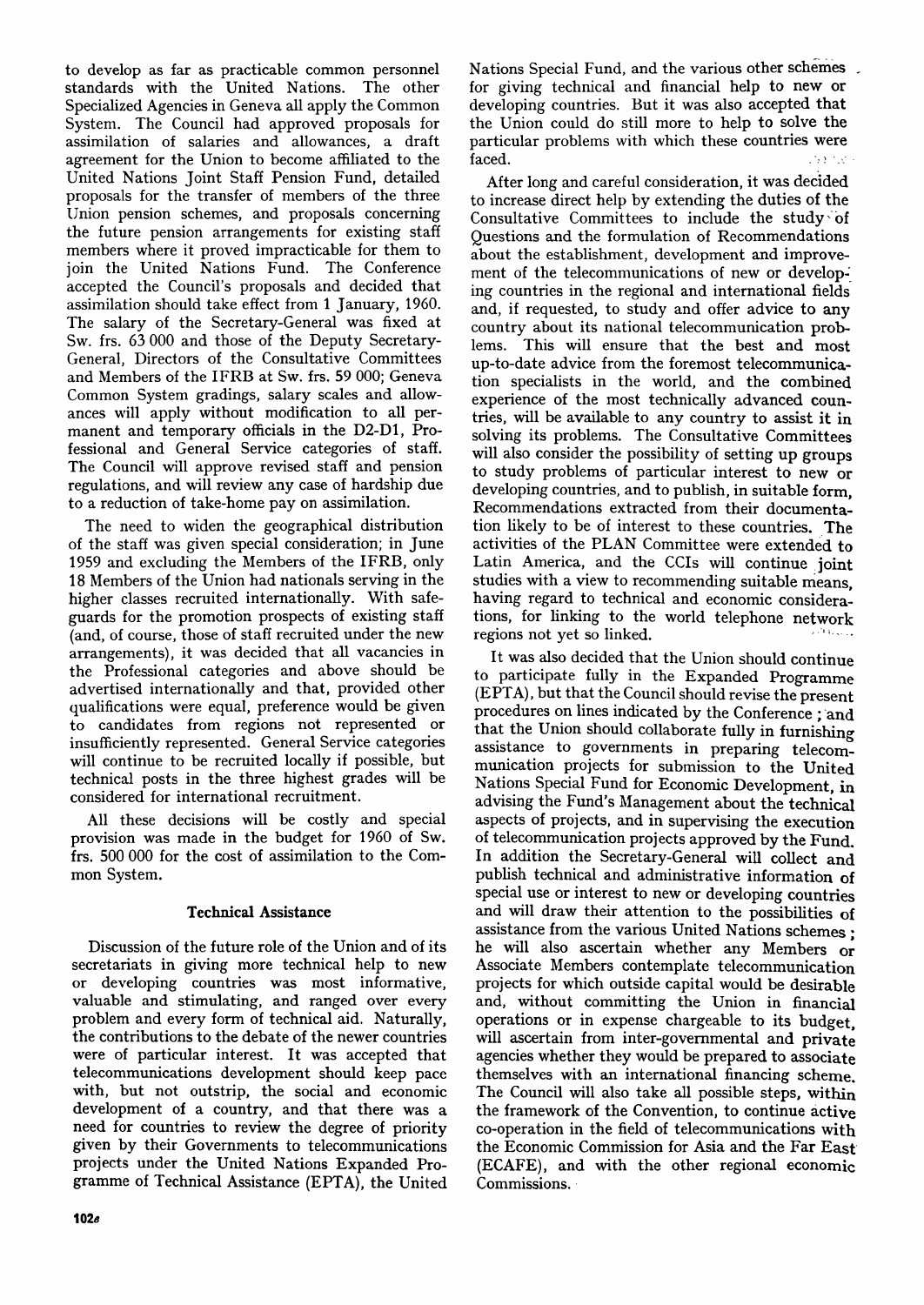It is clear from all these decisions that technical assistance will continue to form one of the most important activities of the Union and of its permanent organs. The Union is justly proud of its position as the pioneer international organization in the sphere of technical assistance through the work of its Consultative Committees. The readiness of the Conference to recognize the special needs of certain countries and to expand the duties of the Consultative Committees and of the Union's secretariats, has demonstrated that the Union still regards mutual assistance to be one of its most important activities.

#### Financial structure and budget levels

The principal problems before the Conference were to decide the future structure of the budget and the future budget levels.

Proposals had again been made for the adoption by the Union of a consolidated budget to conform with practice in the United Nations and the newer Specialized Agencies, and for the establishment of a Working Capital Fund to make the Union financially independent. The Conference decided to introduce a consolidated budget from 1 January, 1961. Under the consolidated budget, the costs of all conferences and meetings (including CCI Study-Group meetings) will be paid by all Members and Associate Members whether or not they have attended ; the only exception will be for certain special conferences. With a consolidated budget, conference expenditure must be fixed in advance and the duration and number of conferences is determined by the financial limits set by the Plenipotentiary Conference. The proposal to set up a Working Capital Fund was withdrawn.

The Conference set budget ceilings for the annual expenses of the Council and of the secretariats for the next five years rising from Sw. frs. 11 000 000 in 1961 to Sw. frs. 12 200 000 in 1965 when the Centenary Plenipotentiary Conference is due to be held. If the 1965 Plenipotentiary Conference has to be postponed, the annual budgets for the years after 1965 may not exceed the sum specified for the previous year by more than  $3\%$  per annum. In very exceptional cases, the Council may use credits not exceeding by a maximum of  $3\%$  the yearly limits set for the annual budgets. A separate ceiling for expenditure on conferences was set at a maximum of Sw. frs. 13 189 000 for the five years 1961-1965 ; the Council was instructed to attempt to restrict such expenditure within the sums stipulated for each year, but may authorize expenditure in excess of the annual limits if this can be compensated either by credits accrued from a previous year or by credits foreseen in a future year. The sum authorized for 1965 will be reduced if. the Plenipotentiary Conference or the Ordinary Administrative Radio Conference is not held in that year. An additional amount not exceeding Sw. frs. 750 000 for non-recurrent expenditure was authorized to cover the cost of the move to the new building.

The budget for 1960 was eventually fixed at Sw. frs. 9 000 000 after considerable discussion of the heavy additional expenditure necessary to enable the IFRB to carry out the extra duties resulting mainly from the decisions of the Radio Conference. In view of the general concern at the steep rise in the budget, the Council was instructed to review in detail the various items with a view to reducing expenses to the lowest possible level before approving the ordinary budget. As the national budgets for most countries were closed, Members were asked to pay the balance of the contributions for 1960 (that is the additional sums required to implement the decisions of the Conference during I960) at any time in 1960 after firm estimates have been fixed by the Council; interest will not be charged on these sums if they are paid before 1 January, 1961.

Members and Associate Members must notify the Secretary-General before 1 July, 1960, of the class they have chosen for contribution under the new Convention. In view of the future level of the budget, and following the precedent set at the Buenos Aires Conference, the chairman invited all delegations empowered to do so to state the class they intended to choose, subject, of course, to confirmation by their governments ; he reminded Members contemplating a reduction that they should bear in mind that a heavy reduction in the total number of units available would involve a corresponding increase in the value of the unit, and so might defeat the object of the reduction. In response to this invitation a large number of delegations announced that they would maintain their existing classes of contribution, and some delegations said that they would recommend contributing in a higher class.

#### The new building

It was decided to rent, instead of to buy, the new building which is rapidly taking shape on the *Place des Nations,* but to include in the agreement an option to buy it at a later date. A resolution was adopted expressing the very warm thanks of the Conference to the Government of the Swiss Confederation and the State of Geneva for the generous terms offered to the Union; the Swiss Confederation has been the Host Government to the Union ever since it was set up in 1865 and has always treated the Union with the utmost generosity and benevolence. The resolution also included the thanks of the Conference to Australia and the Federal Republic of Germany for their generous offers respectively to furnish a room in the new building and to supply and install the complete telephone installation. The Secretary-General, after consultation with the Council, was authorized to accept other offers of gifts for equipping, furnishing or decorating the new building.

At a late stage in the Conference the Delegation of Mexico made a formal proposal, on behalf of the Mexican Government, that the seat of the Union should be moved to Mexico City, and made a generous offer of financial assistance if the proposal were accepted. While deeply appreciative of the generosity